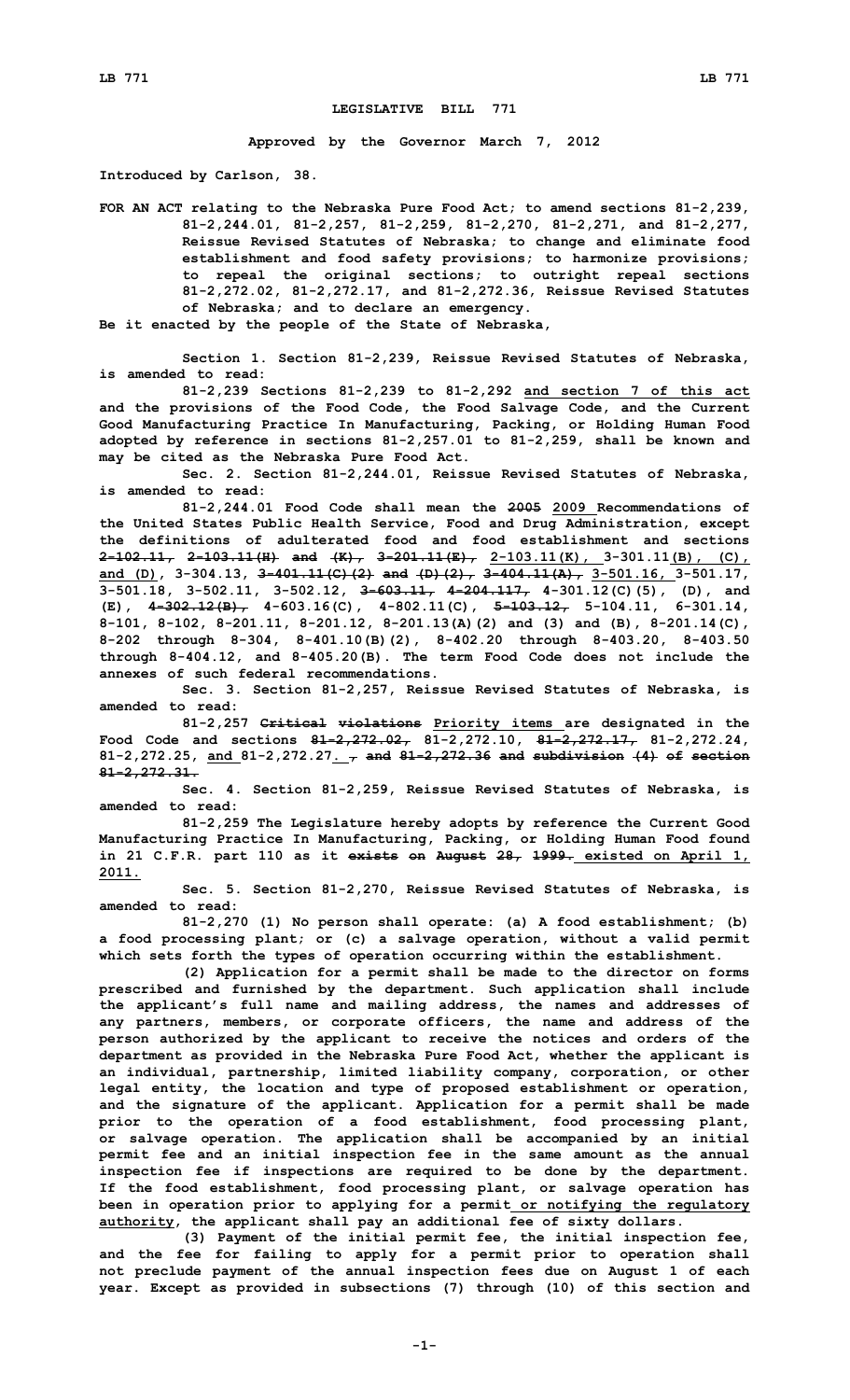**LB 771 LB 771**

**subsection (1) of section 81-2,281, <sup>a</sup> permitholder shall pay annual inspection fees on or before August 1 of each year regardless of when the initial permit was obtained.**

**(4)(a) The director shall set the initial permit fee and the annual inspection fees on or before July 1 of each fiscal year to meet the criteria in this subsection. The director may raise or lower the fees each year, but the fees shall not exceed the maximum fees listed in subdivision (4)(b) of this section. The director shall determine the fees based on estimated annual revenue and fiscal year-end cash fund balance as follows:**

**(i) The estimated annual revenue shall not be greater than one hundred seven percent of program cash fund appropriations allocated for the Nebraska Pure Food Act;**

**(ii) The estimated fiscal year-end cash fund balance shall not be greater than seventeen percent of program cash fund appropriations allocated for the act; and**

**(iii) All fee increases or decreases shall be equally distributed between all categories.**

**Additional**

**(b) The maximum fees are:**

|                          |                    | First                                   | Food               |            |
|--------------------------|--------------------|-----------------------------------------|--------------------|------------|
|                          |                    | Food                                    | Preparation Unit   |            |
|                          |                    | Preparation                             | Area               | 0r         |
|                          |                    | Area                                    | Annual             | Units      |
| Food                     | Initial            | Annual                                  | Inspection         | Annual     |
| Handling                 | Permit             | Inspection                              | Fee                | Inspection |
| Activity                 | Fee                | Fee                                     | (per area)         | Fee        |
| <b>Convenience Store</b> | \$74.36            | <del>\$74.36</del>                      | \$37.18            | N/A        |
| Convenience Store        | \$86.19            | <u>\$86.19</u>                          | <u>\$43.09</u>     | N/A        |
| Itinerant Food Vendor    | <del>\$74.36</del> | \$74.36                                 | <del>\$37.18</del> | N/A        |
| Itinerant Food Vendor    | \$86.19            | \$86.19                                 | \$43.09            | N/A        |
| Licensed Beverage        |                    |                                         |                    |            |
| Licensed Beverage        |                    |                                         |                    |            |
| <b>Establishment</b>     | <del>\$74.36</del> | <del>\$74.36</del>                      | <del>\$37.18</del> | N/A        |
| Establishment            | \$86.19            | \$86.19                                 | \$43.09            | <u>N/A</u> |
| Limited Food Service     |                    |                                         |                    |            |
| Limited Food Service     |                    |                                         |                    |            |
| <b>Establishment</b>     | <del>\$74.36</del> | \$74.36                                 | <del>\$37.18</del> | N/A        |
| <b>Establishment</b>     | \$86.19            | \$86.19                                 | \$43.09            | <u>N/A</u> |
| <b>Temporary Food</b>    |                    |                                         |                    |            |
| Temporary Food           |                    |                                         |                    |            |
| <b>Establishment</b>     |                    | $$74.36$ $$74.36$ $$37.18$ $\text{N/A}$ |                    |            |
| Establishment            |                    | <u>\$86.19</u> \$86.19                  | <u>\$43.09</u>     | N/A        |
| Mobile Food Unit         |                    |                                         |                    |            |
| Mobile Food Unit         |                    |                                         |                    |            |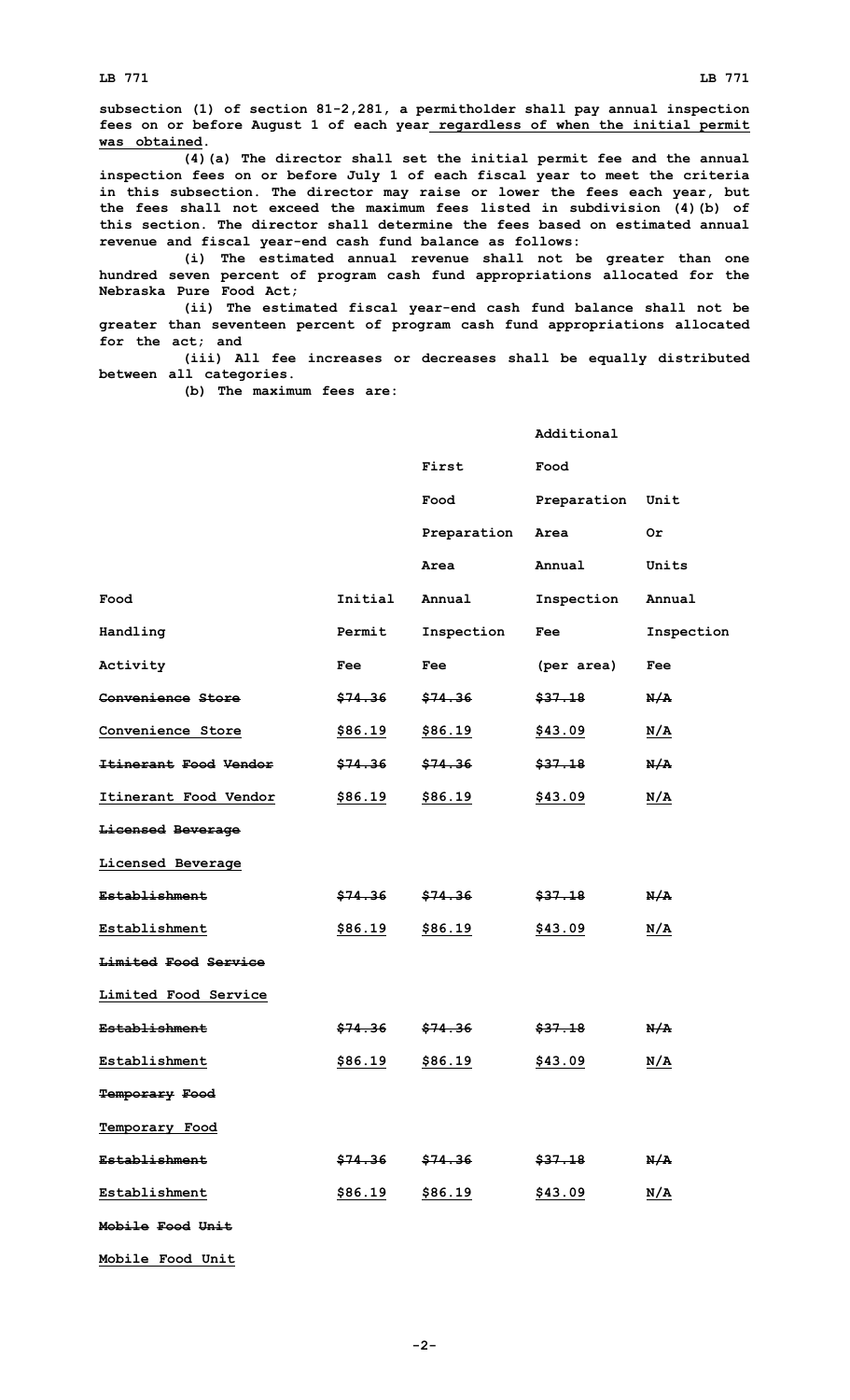| (for each unit)                             | <del>\$74.36</del> | N/A                 | N/A                | \$37.18            |
|---------------------------------------------|--------------------|---------------------|--------------------|--------------------|
| (for each unit)                             | <u>\$86.19</u>     | N/A                 | <u>N/A</u>         | \$43.09            |
| <del>Pushcart (for each unit) \$74.36</del> |                    | N/A                 | N/A                | \$14.87            |
| Pushcart (for each unit) \$86.19            |                    | N/A                 | N/A                | \$17.23            |
| <b>Vending Machine</b>                      |                    |                     |                    |                    |
| <b>Vending Machine</b>                      |                    |                     |                    |                    |
| <del>Operations:</del>                      | <del>\$74.36</del> |                     |                    |                    |
| Operations:                                 | \$86.19            |                     |                    |                    |
| <del>One to ten units</del>                 |                    | N/A                 | N/A                | \$14.87            |
| One to ten units                            |                    | <u>N/A</u>          | <u>N/A</u>         | <u>\$17.23</u>     |
| <del>Eleven to twenty units</del>           |                    | N/A                 | N/A                | \$29.74            |
| Eleven to twenty units                      |                    | N/A                 | N/A                | \$34.46            |
| <b>Twenty-one to thirty</b>                 |                    |                     |                    |                    |
| <del>units</del>                            |                    | N/A                 | N/A                | <del>\$44.61</del> |
| Twenty-one to thirty                        |                    |                     |                    |                    |
| <u>units</u>                                |                    | <u>N/A</u>          | <u>N/A</u>         | <u>\$51.69</u>     |
| Thirty-one to forty                         |                    |                     |                    |                    |
| <del>units</del>                            |                    | N/A                 | N/A                | \$59.48            |
| <u>Thirty-one to forty</u>                  |                    |                     |                    |                    |
| units                                       |                    | N/A                 | <u>N/A</u>         | \$68.92            |
| Over forty units                            |                    | N/A                 | N/A                | \$74.34            |
| Over forty units                            |                    | <u>N/A</u>          | N/A                | <u>\$86.15</u>     |
| <del>Food Processing Plant</del>            | <del>\$74.36</del> | \$104.12            | <del>\$37.18</del> | N/A                |
| Food Processing Plant                       | <u>\$86.19</u>     | \$120.64            | \$43.09            | N/A                |
| Salvage Operation                           | <del>\$74.36</del> | <del>\$104.12</del> | <del>\$37.18</del> | N/A                |
| Salvage Operation                           | <u>\$86.19</u>     | <u>\$120.64</u>     | <u>\$43.09</u>     | <u>N/A</u>         |
| Commissary                                  | \$74.36            | <del>\$104.12</del> | \$37.18            | N/A                |
| Commissary                                  | <u>\$86.19</u>     | \$120.64            | \$43.09            | <u>N/A</u>         |
| <b>All Other Food</b>                       |                    |                     |                    |                    |
| All Other Food                              |                    |                     |                    |                    |
| <b>Establishments</b>                       | <del>\$74.36</del> | <del>\$104.12</del> | <del>\$37.18</del> | N/A                |
| Establishments                              | \$86.19            | \$120.64            | \$43.09            | N/A                |

**(5) If <sup>a</sup> food establishment is engaged in more than one food handling activity listed in subsection (4) of this section, the inspection fee charged shall be based upon the primary activity conducted within the food establishment as determined by the department and any fees assessed for each additional food preparation area within the primary establishment as determined by the department.**

**(6) If <sup>a</sup> person fails to pay the inspection fee for more than one month after the fee is due, such person shall pay <sup>a</sup> late fee equal to fifty**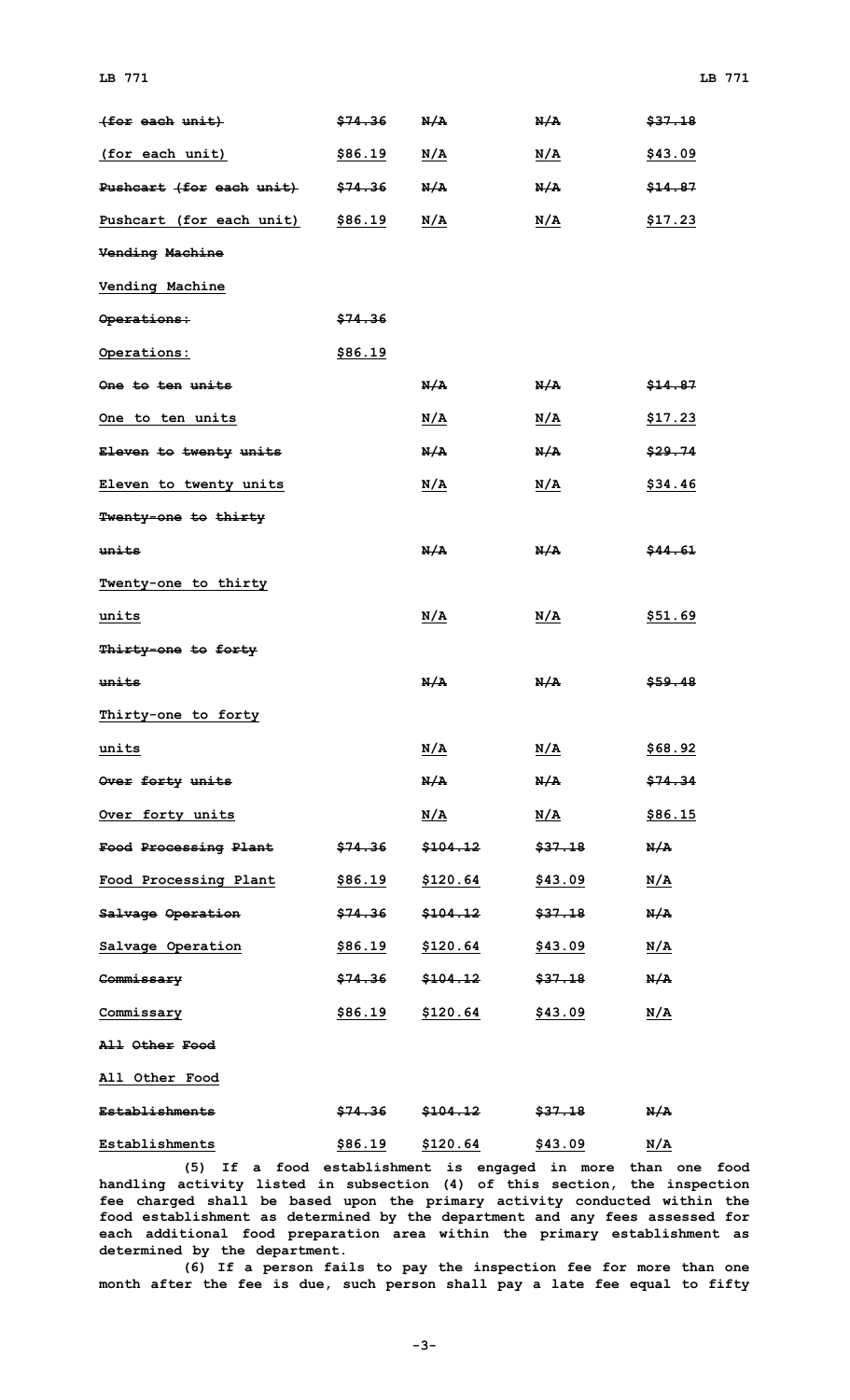**percent of the total fee for the first month that the fee is late and one hundred percent for the second month that the fee is late. The purpose of the late fee is to cover the administrative costs associated with collecting fees. All money collected as <sup>a</sup> late fee shall be remitted to the State Treasurer for credit to the Pure Food Cash Fund.**

**(7) An educational institution, health care facility, nursing home, or governmental organization operating any type of food establishment, other than <sup>a</sup> mobile food unit or pushcart, is exempt from the requirements in subsections (1) through (6) of this section.**

**(8) <sup>A</sup> person whose primary food-related business activity is determined by the department to be egg handling within the meaning of the Nebraska Graded Egg Act and who is validly licensed and paying fees pursuant to such act is exempt from the permit and inspection fee requirements of the Nebraska Pure Food Act.**

**(9) <sup>A</sup> person holding <sup>a</sup> permit or license and regulated under the Nebraska Milk Act and an egg handler licensed and regulated under the Nebraska Graded Egg Act are exempt from the Nebraska Pure Food Act.**

**(10) <sup>A</sup> single event food vendor or <sup>a</sup> religious, charitable, or fraternal organization operating any type of temporary food establishment, mobile food unit, or pushcart is exempt from the requirements of subsections (1) through (6) of this section. Any such organization operating any nontemporary food establishment prior to July 1, 1985, is exempt from the requirements of subsection (2) of this section.**

**Sec. 6. Section 81-2,271, Reissue Revised Statutes of Nebraska, is amended to read:**

**81-2,271 (1) The permit required by section 81-2,270 shall be posted in <sup>a</sup> location in the food establishment, food processing plant, or salvage operation which is conspicuous to the public. A salvage operation shall also have <sup>a</sup> copy of the permit in each vehicle.**

**(2) The permit is not transferable to any other person or location. Any permit issued lapses automatically upon <sup>a</sup> change of ownership or location except as provided in subsection (3) of this section. The permitholder shall notify the department in writing at least thirty days prior to any change in ownership, name, or address. The permitholder shall notify the department in writing before there is <sup>a</sup> change of the name or address of the person authorized to receive the notices and orders of the department. When an establishment is to be permanently closed, the permitholder shall return the permit to the department within one week after the closing.**

**(3) <sup>A</sup> mobile food unit, pushcart, or vending machine may be moved if the permitholder is able to provide the location of such unit, pushcart, or machine to the regulatory authority upon request and the person authorized by the permitholder to receive notices and orders of the department maintains <sup>a</sup> permanent mailing address on file with the department.**

**(4) Every mobile food unit or pushcart operator shall have <sup>a</sup> copy of their permit to operate available at the mobile food unit or pushcart when in operation.**

**Sec. 7. (1) Except during preparation, cooking, or cooling or when time is used as the public health control as specified under the Nebraska Pure Food Act and except as specified under subsection (2) of this section, potentially hazardous food (time and temperature control for safety food) shall be maintained:**

**(a) At one hundred thirty-five degrees Fahrenheit (fifty-seven degrees Celsius) or above, except that roasts cooked to <sup>a</sup> temperature and for <sup>a</sup> time specified in the Nebraska Pure Food Act or reheated as specified in the act may be held at <sup>a</sup> temperature of one hundred thirty degrees Fahrenheit (fifty-four degrees Celsius) or above; or**

**(b) At:**

**(i) Forty-one degrees Fahrenheit (five degrees Celsius) or less; or**

**(ii) Forty-five degrees Fahrenheit (seven degrees Celsius) or between forty-one degrees Fahrenheit (five degrees Celsius) and forty-five degrees Fahrenheit (seven degrees Celsius) in existing refrigeration equipment that is not capable of maintaining the food at forty-one degrees Fahrenheit (five degrees Celsius) or less if:**

**(A) The equipment is in place and in use in the food establishment; and**

**(B) Refrigeration equipment that is not capable of meeting <sup>a</sup> cold holding temperature of forty-one degrees Fahrenheit (five degrees Celsius) that is in use on the effective date of this act shall, upon replacement of the equipment or at <sup>a</sup> change of ownership of the food establishment, be replaced with equipment that is capable of maintaining foods at forty-one degrees Fahrenheit (five degrees Celsius) or below.**

**(2) Eggs that have not been treated to destroy all viable**